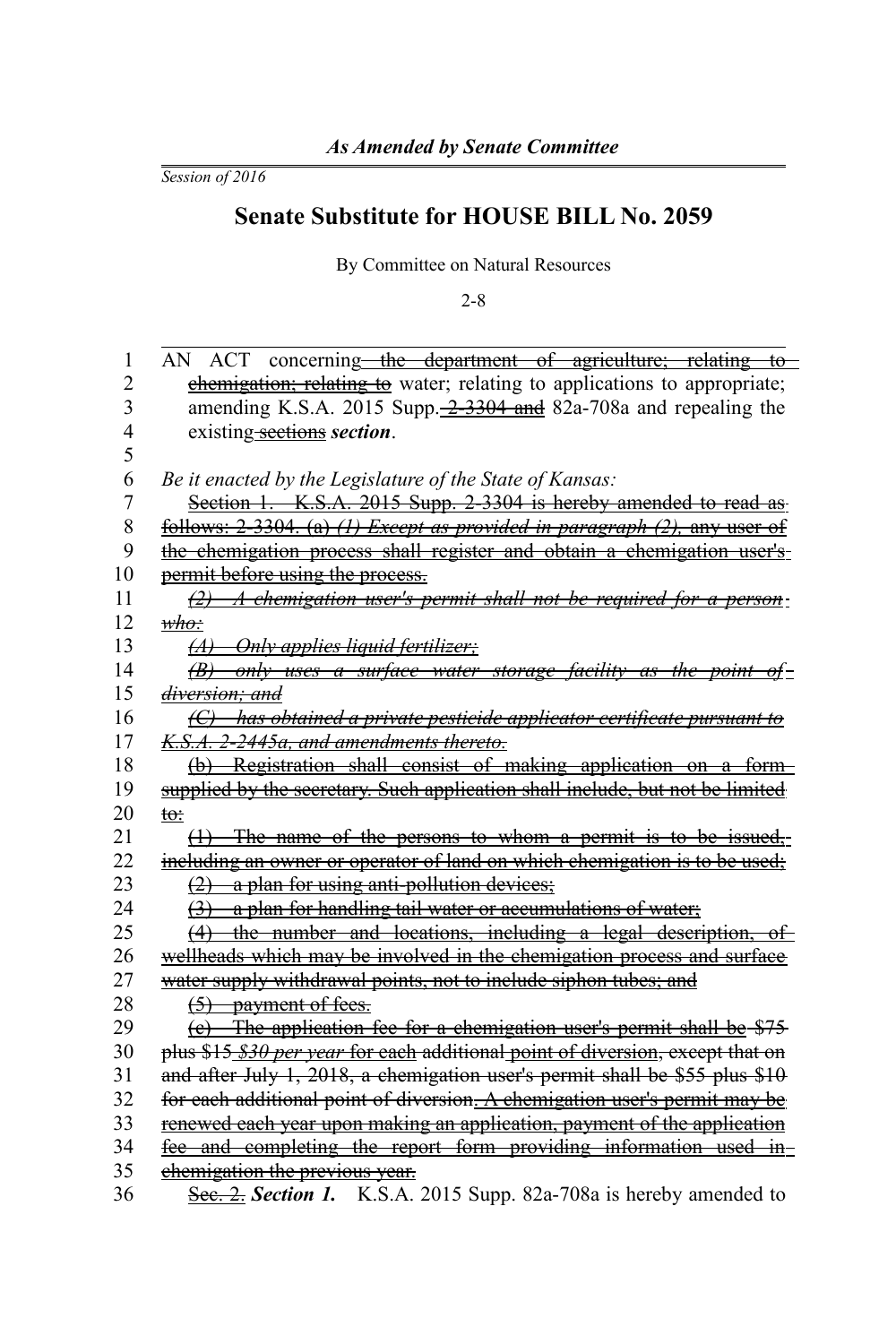read as follows: 82a-708a. (a) Any person may apply for a permit to appropriate water to a beneficial use, notwithstanding that the application pertains to the use of water by another, or upon or in connection with the lands of another. Any rights to the beneficial use of water perfected under such application shall attach to the lands on or in connection with which the water is used and shall remain subject to the control of the owners of the lands as in other cases provided by law. 1 2 3 4 5 6 7

(b) Except as otherwise provided in subsections (d), (e) and*,* (f) *and (g)*, each application for a permit to appropriate water, except applications for permits for domestic use, shall be accompanied by an application fee fixed by this section for the appropriate category of acre feet in accordance with the following: 8 9 10 11 12

| 13 | Acre Feet<br>Fee                                                               |
|----|--------------------------------------------------------------------------------|
| 14 |                                                                                |
| 15 |                                                                                |
| 16 |                                                                                |
| 17 | for each additional 100                                                        |
| 18 | acre feet or any part thereof                                                  |
| 19 | On and after July 1, 2018, the application fee shall be fixed by this          |
| 20 | section for the appropriate category of acre feet in accordance with the       |
| 21 | following:                                                                     |
| 22 | Acre Feet<br>Fee                                                               |
| 23 |                                                                                |
| 24 |                                                                                |
| 25 |                                                                                |
| 26 | for each additional 100                                                        |
| 27 | acre feet or any part thereof                                                  |
| 28 | The chief engineer shall render a decision on such permit applications         |
| 29 | within 150 days of receiving a complete application except when the            |
| 30 | application cannot be processed due to the standards established in K.A.R.     |
| 31 | 5-3-4c. Upon failure to render a decision within 180 days of receipt of a      |
| 32 | complete application, the application fee is subject to refund upon request.   |
| 33 | (c) Except as otherwise provided in subsections (d), (e)-and, (f) and          |
| 34 | $(g)$ , each application for a permit to appropriate water for storage, except |
| 35 | applications for permits for domestic use, shall be accompanied by an          |
| 36 | application fee fixed by this section for the appropriate category of          |
| 37 | storage-acre feet in accordance with the following:                            |
| 38 | Storage-Acre Feet<br>Fee                                                       |
| 39 |                                                                                |
| 40 |                                                                                |
| 41 | for each additional 250                                                        |
| 42 | storage-acre feet or any part thereof                                          |
| 43 | On and after July 1, 2018, the application fee shall be fixed by this          |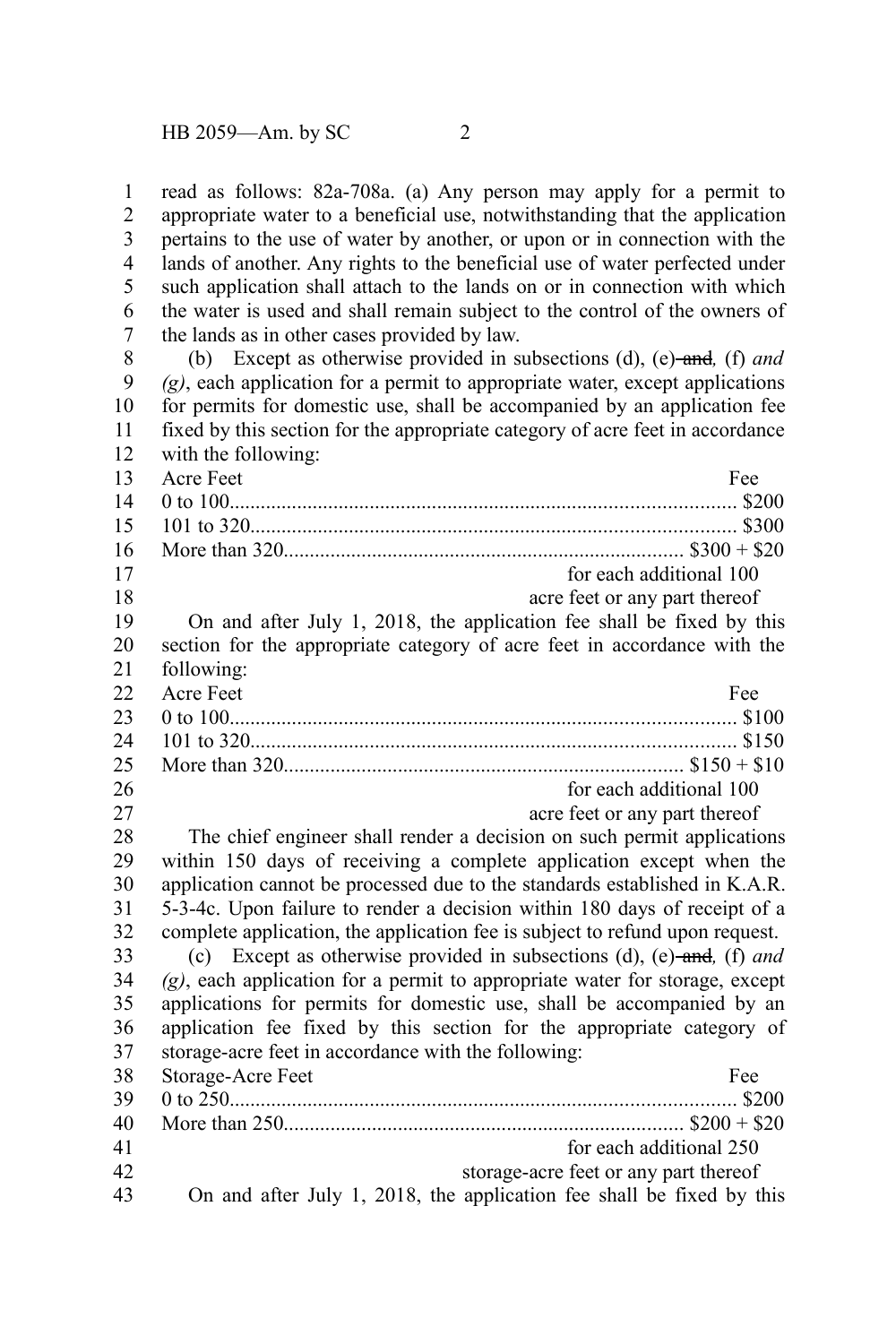HB 2059—Am. by SC 3

section for the appropriate category of storage-acre feet in accordance with 1

- the following: Storage-Acre Feet Fee 0 to 250................................................................................................. \$100 More than 250............................................................................. \$100 + \$10 for each additional 250 2 3 4 5 6
- 7

storage-acre feet or any part thereof

The chief engineer shall render a decision on such permit applications within 150 days of receiving a complete application except when the application cannot be processed due to the standards established in K.A.R. 5-3-4c. Upon failure to render a decision within 180 days of receipt of a complete application, the application fee is subject to refund upon request. 8 9 10 11 12

(d) Each application for a term permit pursuant to K.S.A. 2015 Supp. 82a-736, and amendments thereto, shall be accompanied by an application fee established by rules and regulations of the chief engineer in an amount not to exceed \$400 for the five-year period covered by the permit. 13 14 15 16

(e) For any application for a permit to appropriate water, except applications for permits for domestic use, which proposes to appropriate by both direct flow and storage, the fee charged shall be the fee under subsection (b) or subsection (c), whichever is larger, but not both fees. 17 18 19 20

(f) Each application for a permit to appropriate water for water power or dewatering purposes shall be accompanied by an application fee of \$100 plus \$200 for each 100 cubic feet per second, or part thereof, of the diversion rate requested in the application for the proposed project. 21 22 23 24

(g) *(1) Each application for a permit to appropriate surface water that otherwise leaves the state, and is for a water transfer project proposed for multiple uses, shall be accompanied by an application fee of \$100 plus \$200 for each 100 cubic feet per second, or part thereof, of the diversion rate requested in the application for the proposed project. An additional fee may be assessed by the chief engineer if additional expenses are incurred in reviewing an application until such application is approved or denied. The maximum total fee for such application shall not exceed the fee provided in subsection (e).*  25 26 27 28 29 30 31 32 33

*(2) An applicant for a permit to appropriate under this subsection shall submit a work plan with such applicant's application. The work plan shall include milestones for implementing the water transfer project. The chief engineer may conditionally approve such application and work plan and assess progress of the implementation of such work plan.* 34 35 36 37 38 39

*(3) No application for a permit to appropriate under this subsection shall be submitted prior to December 1, 2016.* 40 41

*(4) There shall be no deadline for the chief engineer to render a final decision on such application, however the application may be dismissed if* 42 43